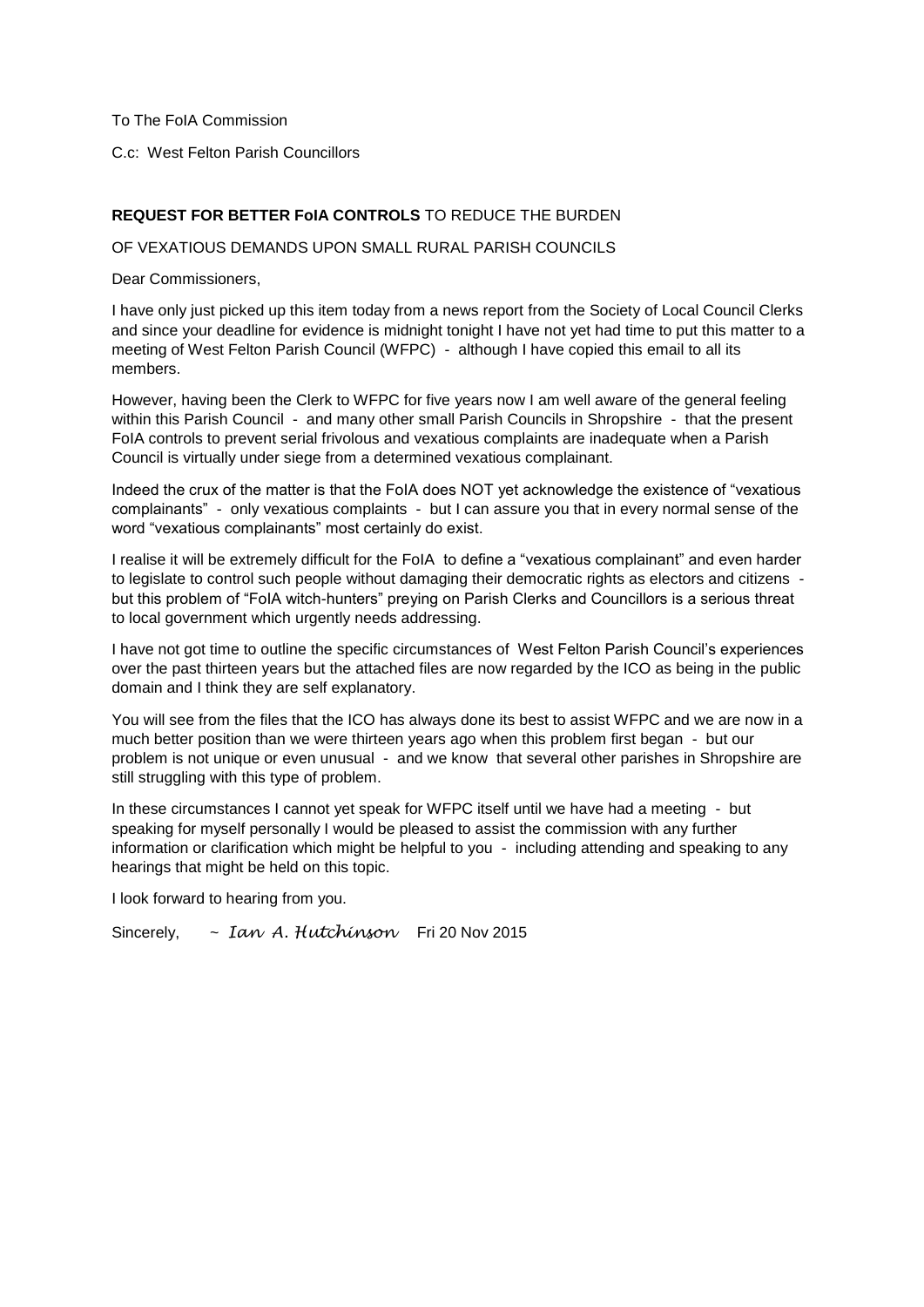

# **Freedom of Information Act 2000 (FOIA) Decision notice**

| Date:                    | 9 September 2013                  |
|--------------------------|-----------------------------------|
| <b>Public Authority:</b> | <b>West Felton Parish Council</b> |
| <b>Address:</b>          | <b>Parish Office</b>              |
|                          | <b>Forton Bank</b>                |
|                          | <b>Montford Bridge</b>            |
|                          | <b>Shrewsbury</b>                 |
|                          | <b>SY4 1ER</b>                    |

#### **Decision (including any steps ordered)**

- 1. The complainant made six different information requests between 30 June 2012 and 10 November 2012. West Felton Parish Council (council) refused to respond to the requests relying of section 14(1) of the FOIA as they deem the requests to be vexatious.
- 2. The Commissioner's decision is that the council is correct to rely on section 14(1) of the FOIA not to respond to the six requests. However, the Commissioner has found that the council has breached section 10 of the FOIA as they did not provide a response within the required timeframe.
- 3. The Commissioner does not require the council to take any steps.

#### **Request and response**

4. From 30 June 2012 to 10 November 2012 the complainant made the following six information requests:

#### 30 June 2012

*"As referred to in agenda item 10 b of yesterday's Parish Council meeting, a remittance of £1,344.00 to P & W Contracting (Burial ground work) was authorised for payment, whereas, in minute 060/12 b.. the price of the accepted quotation from that company amounted to £1,330.00. The situation was additionally confused by no indication having been given as to whether or not the VAT element was included in either or both figures. Moreover, that minute gives no indication as to whether or not*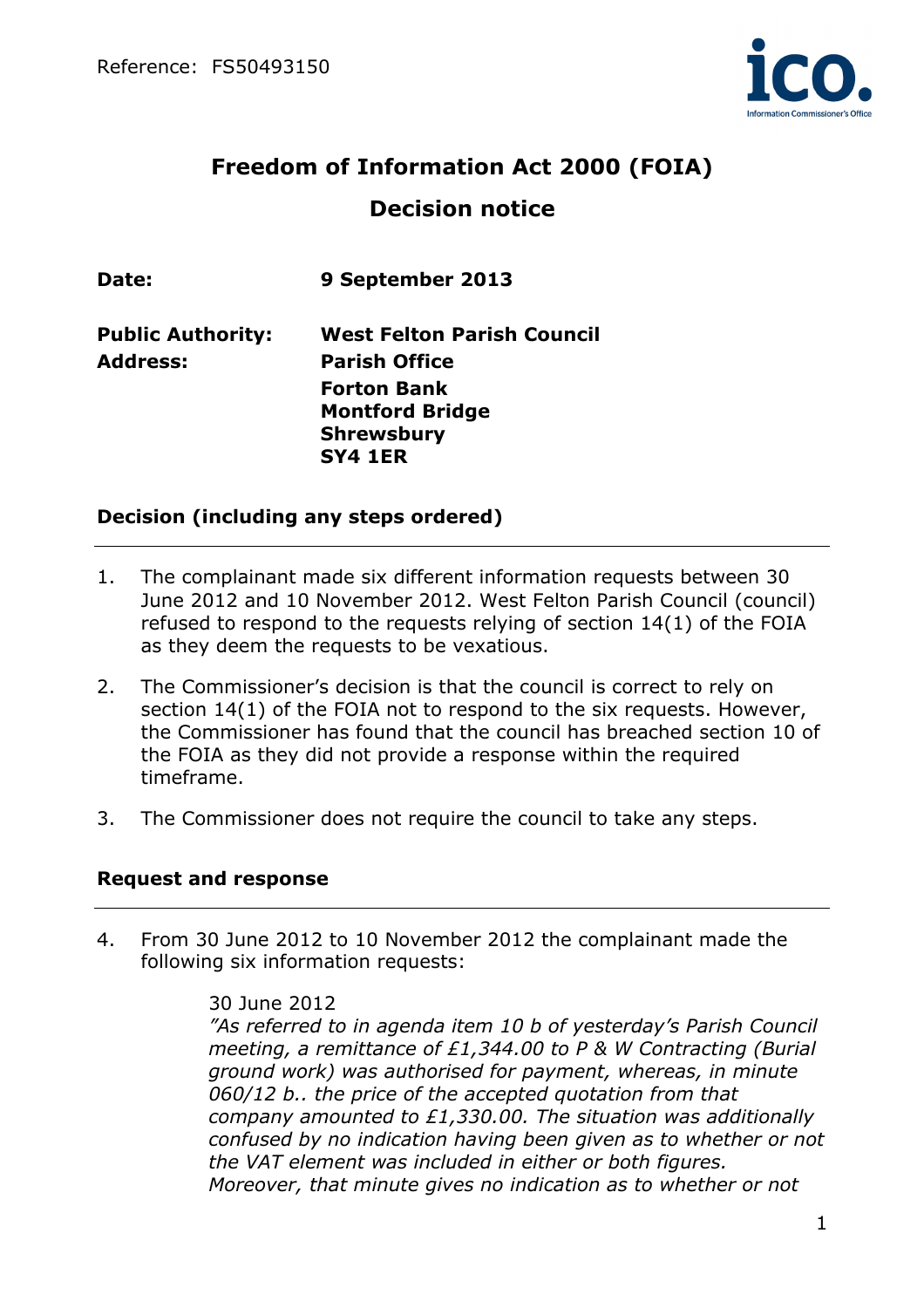

*the requirement for three quotations to be submitted (as specified in Financial Regulation 11.1 l for a contract of this value) had been satisfied, no mention thereof having been included therein to any alternative quotations being obtained and considered. I shall be glad if you will inform me as to whether or not the requisite number of quotations were invited and/or submitted. I am not enquiring as to the amounts of any such quotations or the identities of the concerns submitting them. Unfortunately, I was unable to attend the meeting in question. Had I been able to do so, I would, no doubt, have asked that question at the time."* 

#### 6 September 2012

*"I am sending you this message on the assumption that you still hold the office of Parish Clerk. I am uncertain as to whether that is the true situation as, to date, I have not received the draft minutes of the August meeting of the Parish Council (that I was unable to attend), which presumably records the current situation in relation thereto. If that is not the case, perhaps the Chairman will pursue this enquiry please and, for that reason, I am copying him into this message (together with other members for their attention). The purpose of this message is to ascertain whether or not the requirement contained in Section 28(12) of the Localism Act 2011, relating to publicising the Parish Council's adoption of its current Code of Conduct, has been met. You will recall that, upon its formal adoption at its Extraordinary meeting held on 29th June 2011, by minute 099/12 b it was resolved to satisfy that requirement by including the decision in Shropshire Council's advertisement (at no expense). However, I have examined that advertisement and can find no trace of it having been done, for the purpose of complying with the statutory provision in question. It seems to include very tiny authorities, such as Montford Parish Council, but not West Felton. Should the statutory requirement have been met by another method, please inform me of the legitimate authority got doing so. I shall be glad if you will please inform me as to whether or not the Parish Council's decision, as referred to above, has indeed been implemented (together with information substantiation the situation) and, if not, why not? You may regard this message as being a formal request under the terms of the Freedom of Information Act 2000, Section 1."* 

#### 6 September 2012

*"On the same basis as referred to in my earlier message today, I shall be glad if you will please inform me as to whether or not the Parish Council's insurance cover included indemnity for its*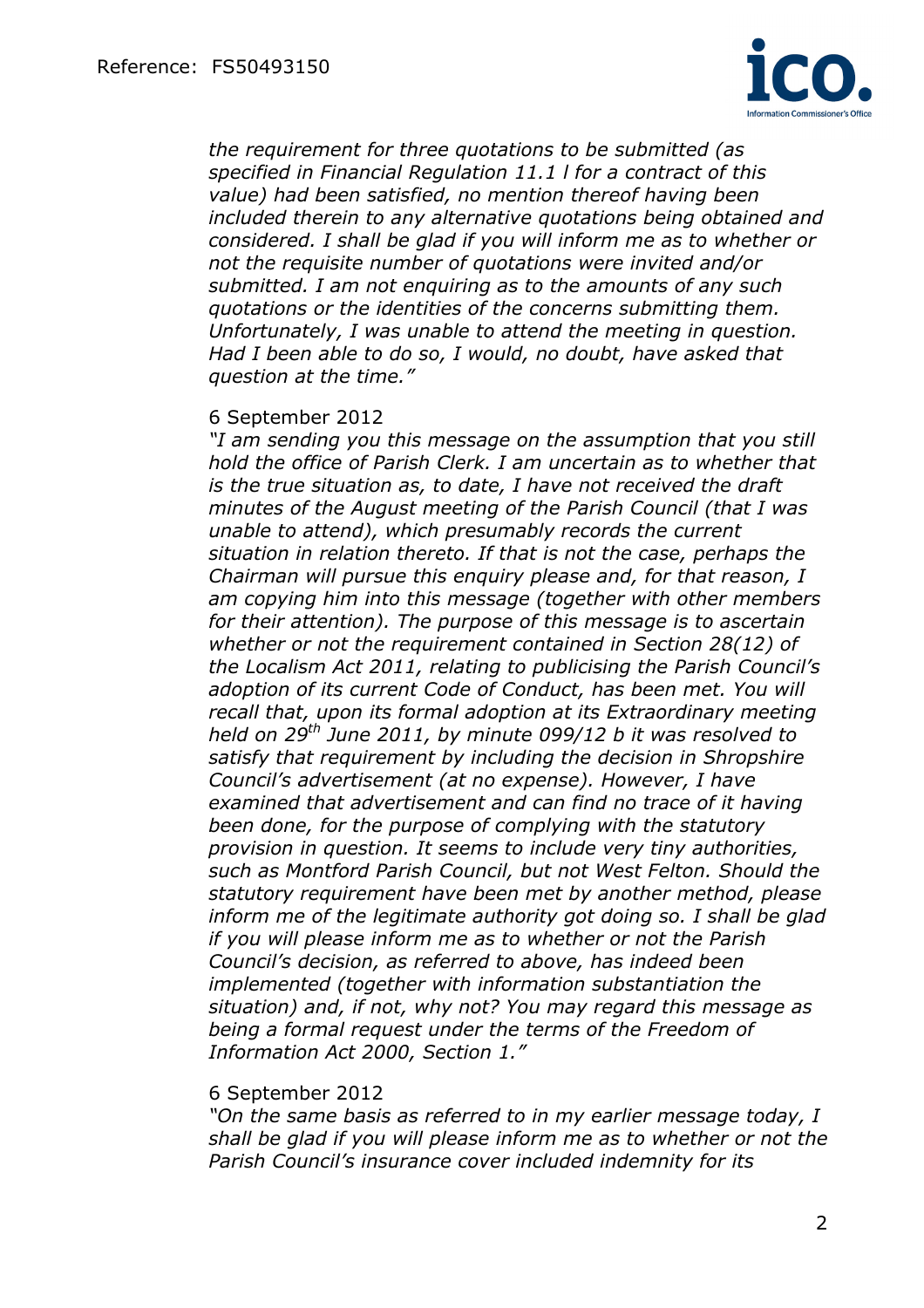

*members and officer(s) as referred to in paragraph 3 of NALC Legal Briefing L03-05, as updated on 23rd June 2012."* 

16 October 2012

*"Please inform me as to the number of requests for information received by West Felton Parish Council (pursuant to the requirements of the above act) since 1st October 2011 and the number of such requests it has responded to during that same period of time."* 

25 October 2012

*"As it is not published on the Parish Council's website (as required by statute), please arrange to provide me with a copy of its Register of Members' interests."* 

10 November 2012 *"Please provide me with:-*

- *The minute number authorising awarding the contract referred to below to 'Rob Fardoe', and*
- *A copy of the official order etc. sent to Mr. Fardoe in respect of the work in question, in accordance with the requirement of Financial Regulation 10.1.*

*Please also inform me whether or not three estimates were obtained for the work, as referred to in Financial Regulation 11.1(i)."* 

5. The complainant contacted the council on the 19 September 2012 and 1 January 2013 to follow up on his information requests as no response had been received.

### **Scope of the case**

- 6. The complainant contacted the Commissioner on 10 January 2013 to complain about the non-response to his information requests.
- 7. The Commissioner contacted the council asking it to provide a response to the complainant.
- 8. The council responded to the complainant on the 2 May 2013. It refused to provide the information stating that the complainant was vexatious.
- 9. Following the Commissioner's investigation, the council advised that it was relying on section14 of FOIA, and that it now deemed the requests to be vexatious, not the requester.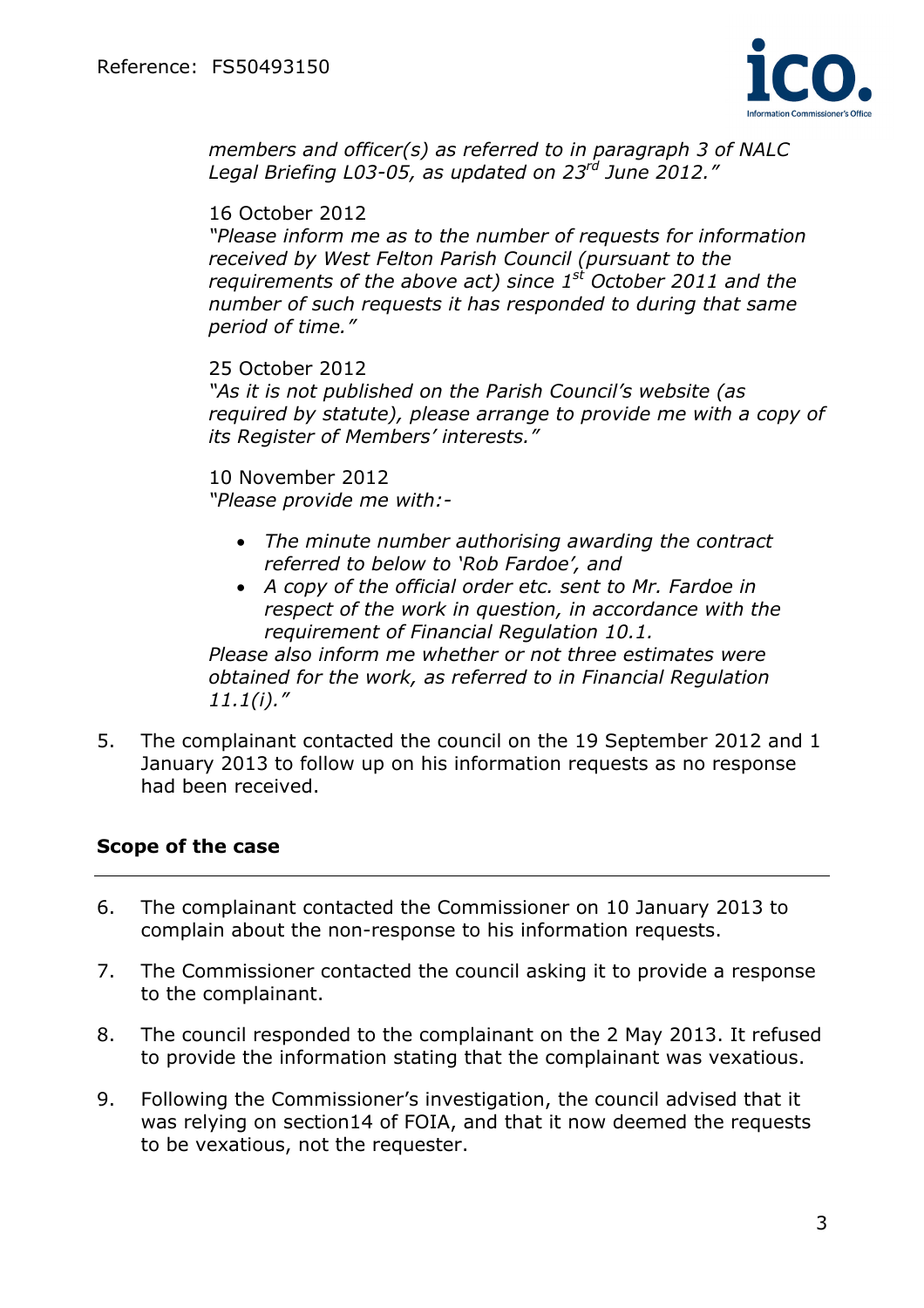

10. The Commissioner has considered whether the council is correct to rely on section 14(1) of FOIA to refuse to respond to the requests.

#### **Reasons for decision**

- 11. Section 14(1) of FOIA states that section 1(1) does not oblige a public authority to comply with a request for information if the request is vexatious. There is no public interest test.
- 12. The term "vexatious" is not defined in the FOIA. The Upper Tribunal recently considered the issue of vexatious requests in the case of the *Information Commissioner v Devon CC & Dransfield<sup>1</sup>. The Tribunal* commented that vexatious could be defined as the *"manifestly unjustified, inappropriate or improper use of a formal procedure."* The Tribunal's definition clearly establishes that the concepts of proportionality and justification are relevant to any consideration of whether a request is vexatious.
- 13. In the Commissioner's view, the key question for public authorities to consider when determining if a request is vexatious is whether the request is likely to cause a disproportionate or unjustified level of disruption, irritation or distress.
- 14. The Commissioner has identified a number of "indicators" which may be useful in identifying vexatious requests. These are set out in his published guidance on vexatious requests<sup>2</sup>. The fact that a request contains one or more of these indicators will not necessarily mean that it must be vexatious. All the circumstances of the case will need to be considered in reaching a judgement as to whether a request is vexatious.
- 15. The council has broken down their arguments into set categories to demonstrate why they believe section 14(1) of the FOIA is engaged.

2

 $\overline{a}$ 

<sup>1</sup> GIA/3037/2011

http://www.ico.org.uk/~/media/documents/library/Freedom\_of\_Information/ Detailed specialist quides/dealing-with-vexatious-requests.ashx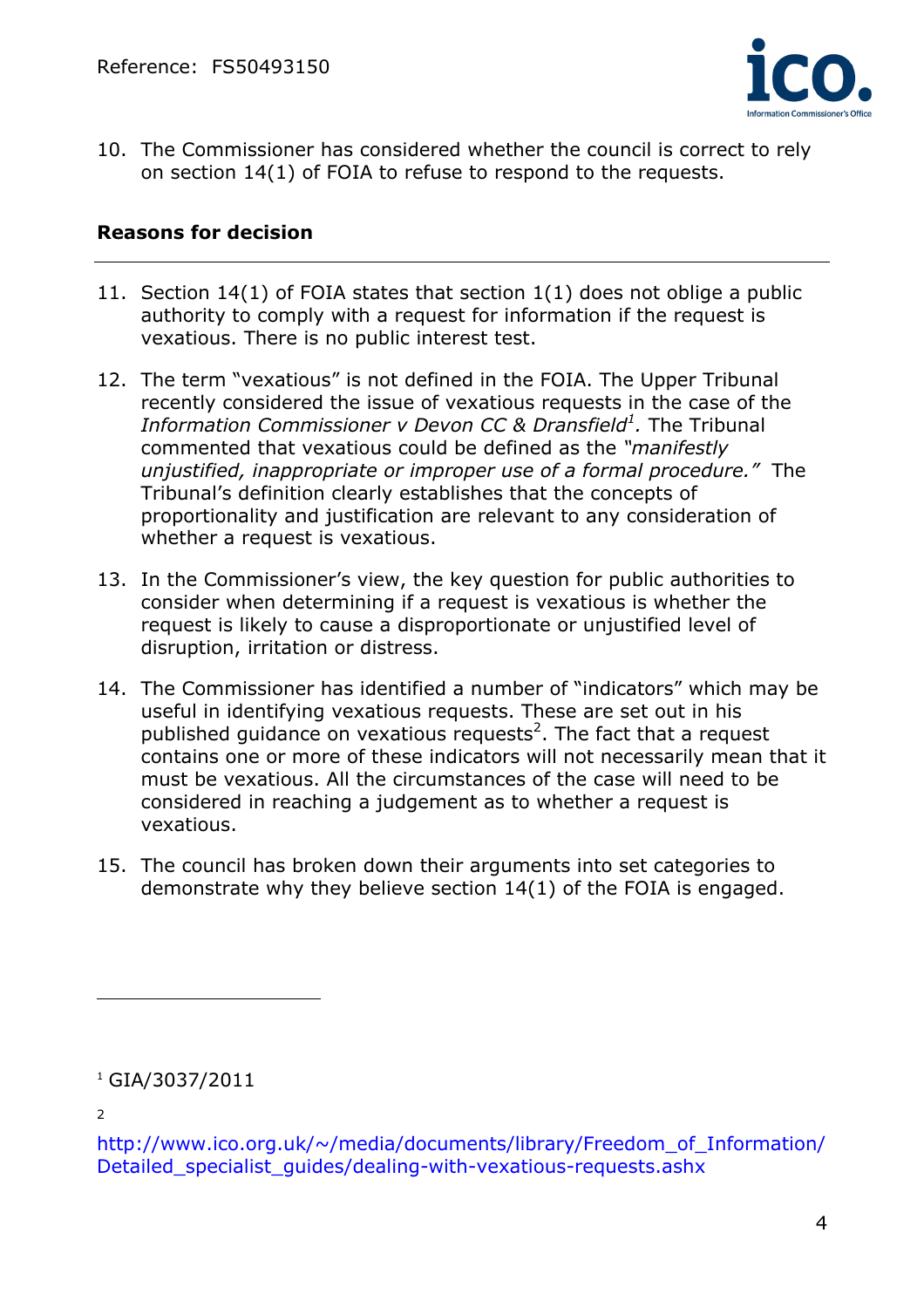

#### **Vexatious when viewed in context**

- 16. The council has stated that it does not regard the content of any of the six requests to be vexatious in isolation, but when viewed in context they do become so. The council has stated that the complainant is rarely satisfied with any response from the council and is is of the opinion that the complainant will continue to submit further requests.
- 17. The council states that the complainant, who up until recently has served on the council, has an expert knowledge of local government law and has for the last 10 years, conducted an "*intensive campaign of overzealous scrutiny*" of all the aspects of the council's administration. This has taken the form of hundreds of letters and emails to a long succession of the council's clerks and councillors, making countless queries, criticisms, requests for information and numerous formal complaints.
- 18. The council advised that even if the complainant is not intending to be malicious with the amount of correspondence he is sending. The volume of correspondence is creating a detrimental effect on the council by creating intolerable working conditions for the clerk which has repeatedly forced a succession of them to prematurely resign from the post and this in turn is creating a confusing lack of clerical continuity.
- 19. The council has provided the Commissioner with 2 resignation letters from previous clerks to support its points. The council advised it was the burden placed on them by the complainant that forced these resignations to happen. The Clerk that resigned last year does not mention any names but statements in the resignation letter included;

*"…nor did I ever think that one person could make me feel so inadequate and unable to carry out my role without constantly doubting my ability to such an extent that it started to affect my home life and cause stress and anxiety…"* 

*"For anyone to expect a person to learn every rule, regulation, case study and standing order that may have an effect on a decision the council makes in such a short time is completely unreasonable… especially within the contracted 9hrs a week."* 

- 20. The Commissioner considers these statements are very much relatable to the email correspondence that was provided to him from the council, between the clerk at the time and the complainant.
- 21. The other correspondence which states a previous clerk's resignation reasons in 2008 clearly identifies the complainant as the reason to why he resigned as clerk. With statements such as;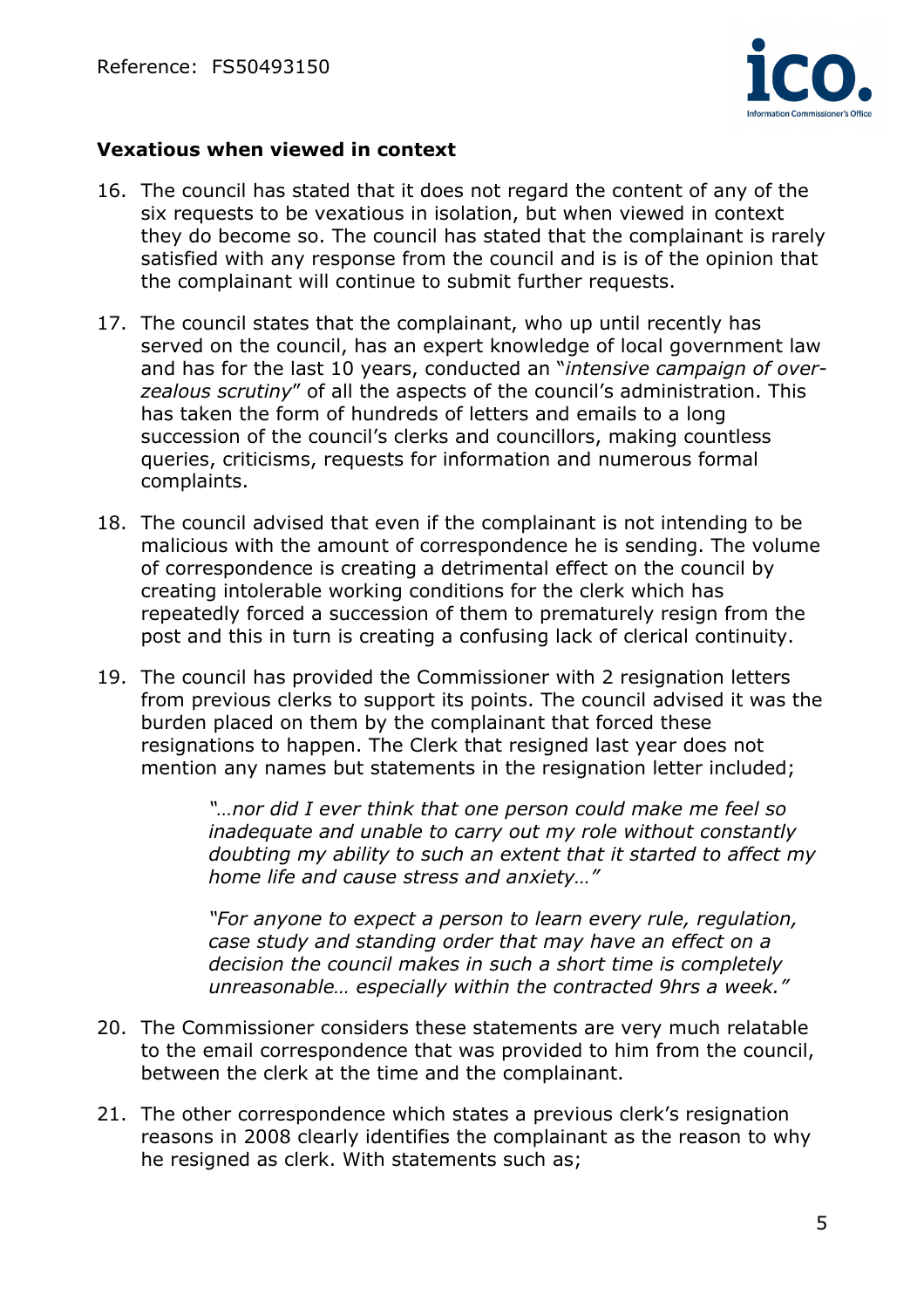

*"countless technical objections to our procedures and practices over the last six years have created hours of unpaid overtime and stressful working conditions for our Clerks"* 

*"In normal circumstances I would have been pleased to continue as West Felton Parish Clerk for several years yet, but as long as [named complainant] and [named councillor] remain on West Felton Parish Council, for the sake of my health I simply dare not continue in this post for much longer."* 

- 22. The council also included a testimony from the now temporary clerk made to Shropshire Council's Standards Committee in 2009 which speaks of when he was the clerk in 2007 and 2008 and that the complainant sent him 210 emails which contained "hundreds of objections to almost every aspect of my work."
- 23. The temporary acting clerk is at present being shielded from the complainant by the council, where an agreement of him acting as temporary clerk was not to have to deal with the complainant's correspondence. This was outlined in minutes sent to the Commissioner accompanying the clerk's contract.
- 24. The council advised that the "tipping point" came last year when the new clerk was forced out of her job due to the sheer volume of the correspondence from the complainant. The Commissioner notes that the complainant was a councillor at the time of the clerk's appointment and that he was included in email correspondence from the clerk which speaks of her inexperience.
- 25. The council has stated that the complainant has challenged the validity of the now acting clerk's appointment, claiming he has no authority to act as the clerk. The council provided an email from the complainant to the clerk concluding;

*"it appears to me your purported appointment as "WFPC's temporary Acting Clerk, Proper Officer and Responsible Financial Officer" at that meeting was invalid and you have no authority or status to act in that capacity."* 

#### **Unjustified persistence of the requester**

26. The council states that the complainant has cost the council £600 in audit fees, but the auditors have never found there to be any fraud or dishonesty. The council has supplied the Commissioner with an external audit report from 2011 and an internal audit report from June 2013. Other than the audits finding there to be no wrong doing at the council, the only thing of note was in the internal audit reporting on the concern to the large turnover of clerks.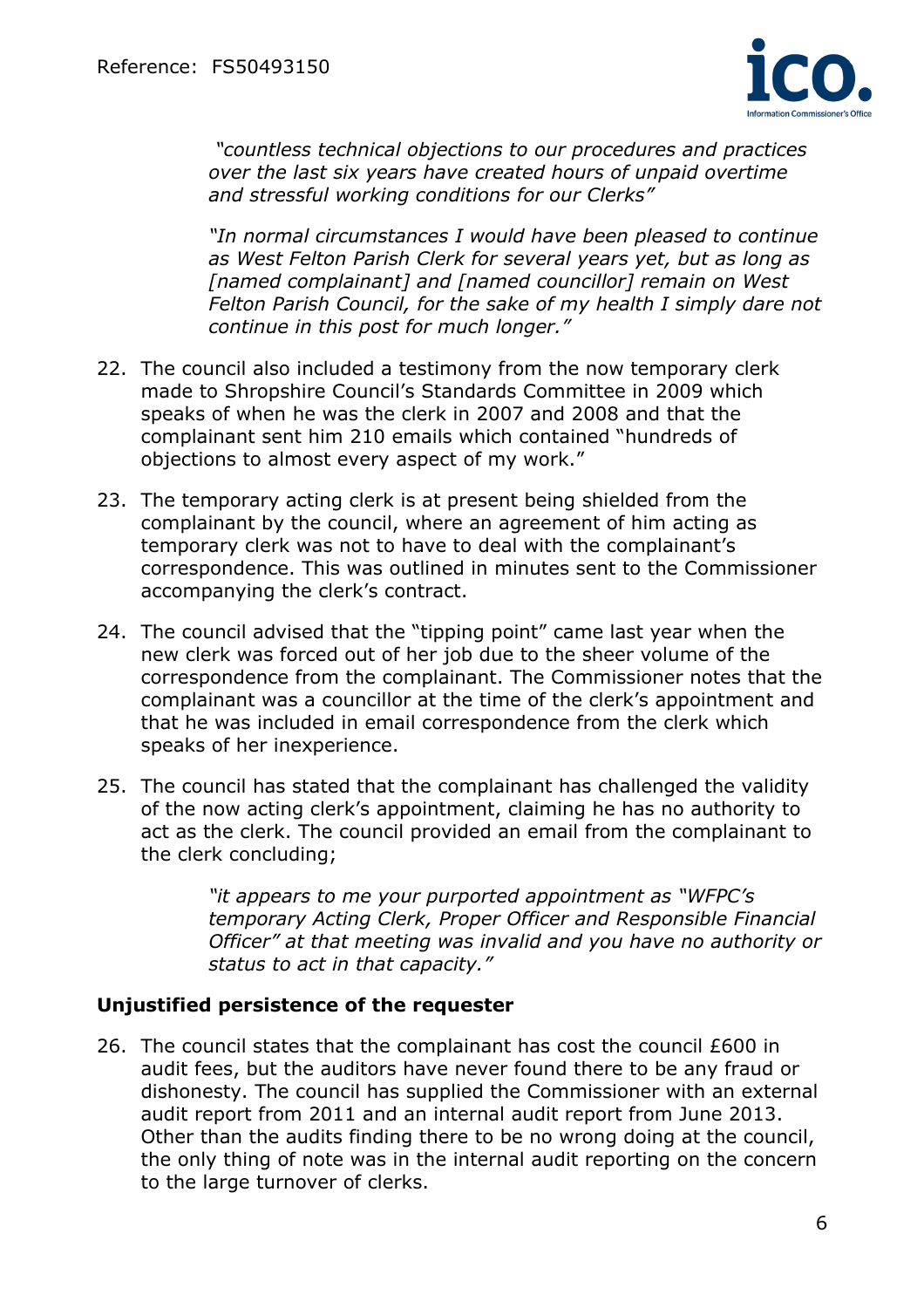

*"In the last three year's reports I have stated that there was an important issue which I felt needed addressing by the council. That was the councils' inability to retain any meaningful length of time the services of a clerk… from the minutes of the Parish Council it appeared that the new clerk was having problems with the number of e-mails received, and the work entailed therein."* 

- 27. Although the report post-dates the council's application of section 14(1), it does identify part of the council's reasoning for having to apply section 14(1); to protect the clerk from burdensome correspondence.
- 28. The council argues that this demonstrates that the council is subject to an unjustified persistence of the complainant's attempts at obtaining "technical perfection" from the council, and this is at the expense of public money and council resources.
- 29. The complainant makes mention to that he is the only qualified person within the council. He also states that the clerk is not professionally qualified. The complainant has also advised the Commissioner that the Parish Council's spokesperson is *invariably inexperienced and unqualified."* and that the council has "*become accustomed to not having any of its members or officers appropriately academically qualified (as I am)*."
- 30. The complainant has stated about the chairman dealing with FOI requests: *"…it is not appropriate for requests of this nature to be dealt*  with by an elected member, as not only is it unlawful, but he is not *experienced or trained in undertaking that task. In my opinion, it is unlikely that, as such, he will not process them effectively and dispassionately."*

### **Disproportionate burden**

- 31. The council states that between 2002 and 2008 the complainant had written 297 letters and emails to the council and that this rate of correspondence has continued to date. The Commissioner has not seen all of this correspondence and realises that the complainant was a councillor at the council, so is unable to determine the types of correspondence or the amount of FOI requests made within this. However from a memo made to Shropshire Council's Standards Committee dated 20 November 2008 the council breaks down the letters as follows:
	- a) 47 letters to former clerk [named clerk]
	- b) 16 letters to the next clerk [named clerk] who resigned after 9 months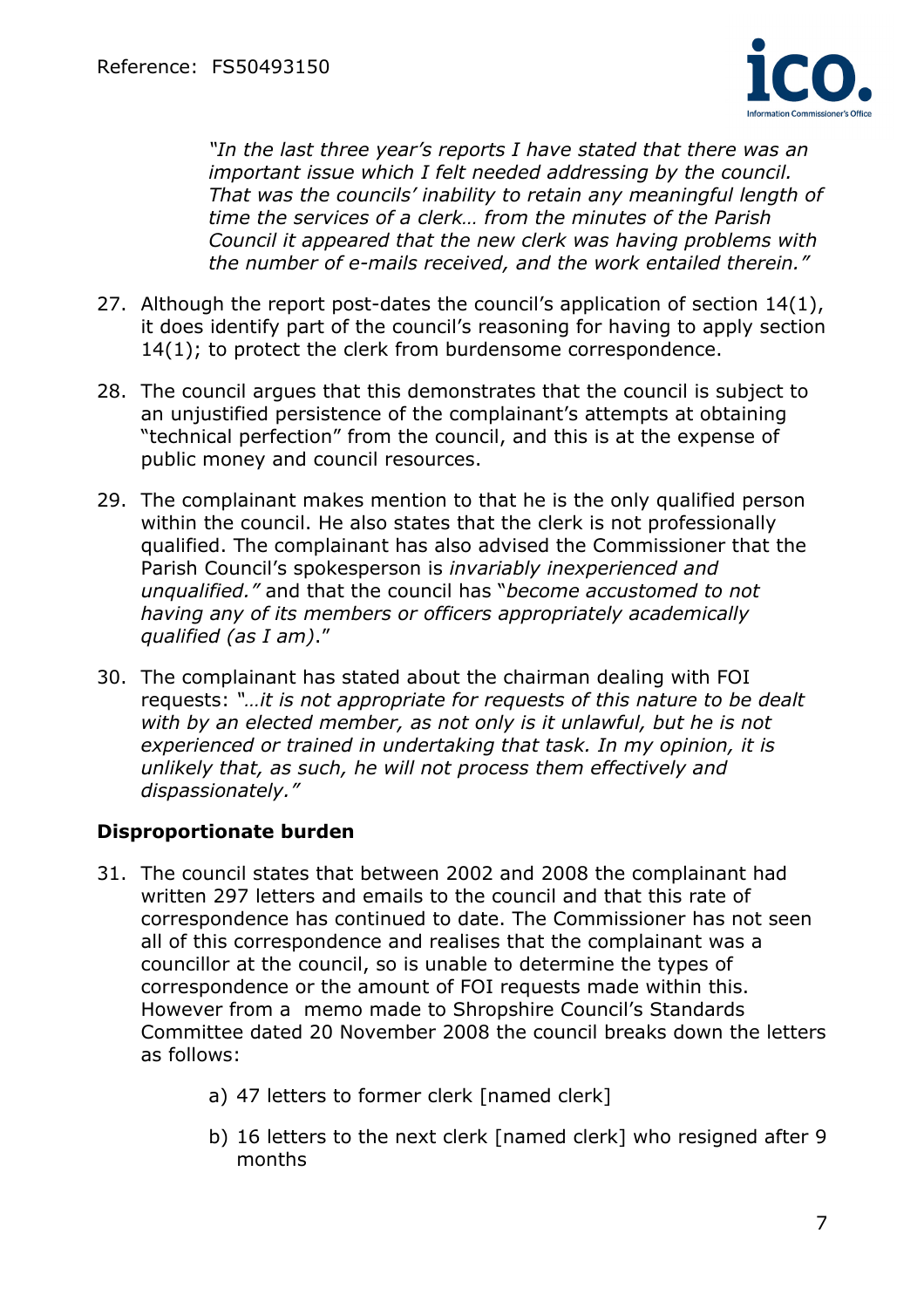

- c) 210 emails to the current clerk [named clerk] since  $1<sup>st</sup>$ January 2007
- d) 2 extensive Internal Audits of [named clerk's] work
- e) 6 reports about [named clerk's] work
- f) 16 formal Standards Board complaint's against 8 Parish councillors.
- 32. The council states that this has placed a disproportionate burden upon clerks, chairmen and councillors, who have had to spend hundreds of hours of unpaid work dealing with these complaints.
- 33. The Commissioner considers that the council is a small parish council that has one paid staff member, who is the temporary acting clerk, employed on a 9 hour per week contract. The level of correspondence that has been received from the complainant over the years, albeit that not all were information requests, does seem to be excessive. This is particularly the case when considering that for this time, the complainant was a councillor and so he would be aware of the small size and limited resources of the council and that there may be other avenues for him to get the information requested.

#### **Risk to the council**

- 34. The council states that the requests and complaints to the council are so oppressive in terms of resources and time that this is posing as a real threat to the council's existence, as at the moment they are relying on a temporary acting clerk, and struggle to keep the post permanently filled. The council states that without a clerk, it will be hard to see how the council will continue to operate.
- 35. The council has highlighted the impact from a previous decision notice [FS50459426] between the council and the complainant in which the council were found to have breached section 10 of FOIA in not providing a response to the complainant. When a response was subsequently sent to the complainant, he was not satisfied that the council had complied with the decision notice steps, but the officer at the ICO advised that the request had now been responded to within the requirements of the FOIA and the correct steps had been taken by the council. The council advises this is further evidence that the complainant will not be satisfied with any response it provides.
- 36. In addition the Commissioner has to consider the impact that the requests are having on the council. The turnover of clerks that was cause for concern in an internal audit, and referenced in the supplied resignation letter of a former clerk. The Commissioner considers this is a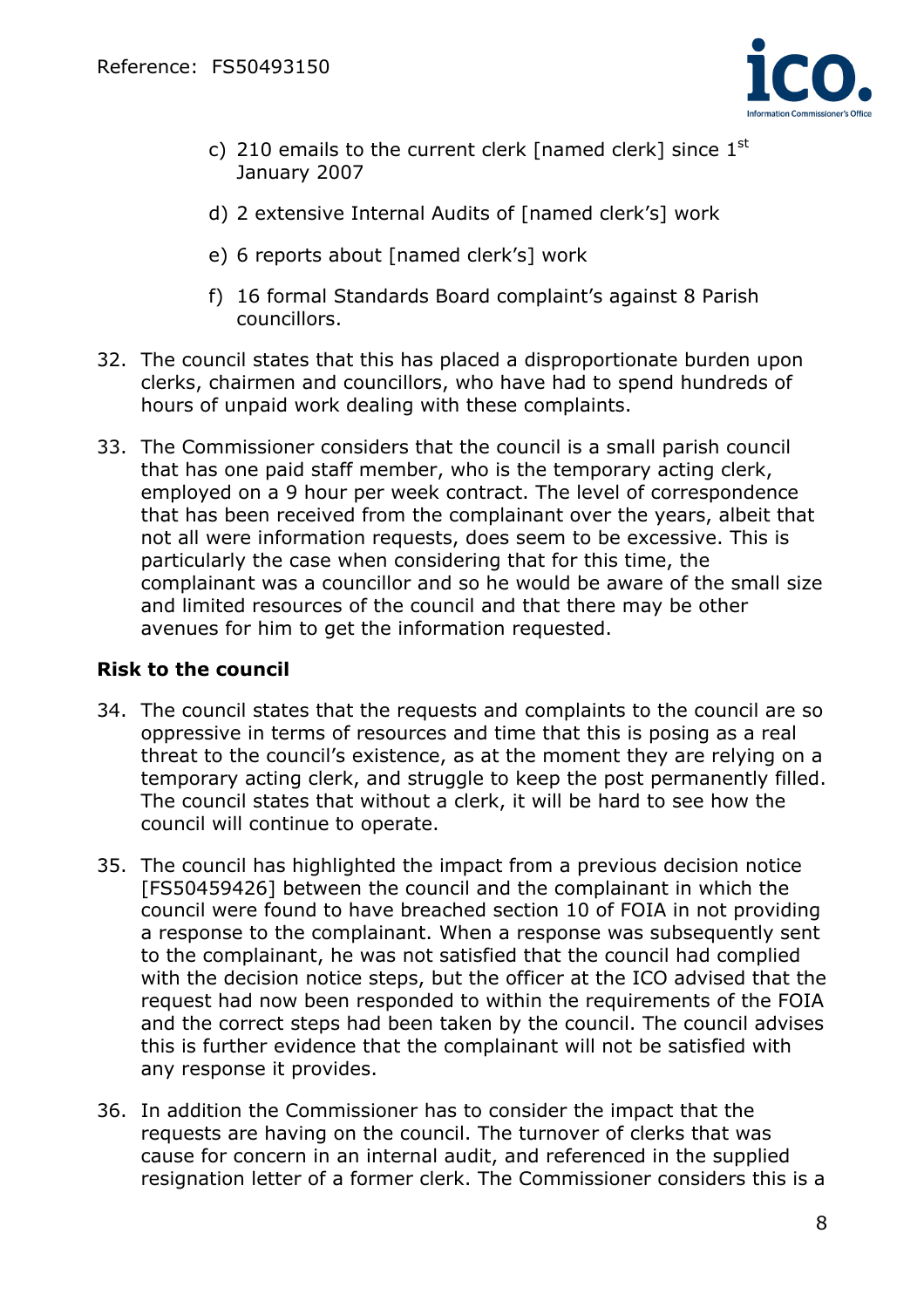

strong concern for the council when it comes to being able to carry out its functions and the fact that there is a high turnover of clerk's being reported in a audit does show that there is a burden being placed on the council and this in turn would be causing a detrimental effect on the council's ability to function in its other duties to the public. There also seems to be no point to which the complainant will be satisfied and that continuous requests would be made to the council.

#### 37. **Serious purpose of requests**

- 38. The Commissioner recognises the complainant's reasons for making the requests as being legitimate, in terms of ensuring the council are conducting the correct processes and that it is transparent and open about how it conducts its business.
- 39. The complainant has advised the Commissioner of reasons to why he has made the requests for information in which he states it is his "Duty to Uphold the Law". He has also stated that he cannot "condone unlawful or improper practices by an authority of which I was an elected member". It seems to the Commissioner that, the complainant does not consider that the council is conducting its duties in accordance with other regulations and this is the main reason for the information requests. He also does not consider that many, if any, of the council members are sufficiently trained or qualified to undertake their duties.
- 40. The Commissioner also recognises that the complainant has grounds for dissatisfaction at the council's response times to providing a response to his requests. This will be addressed at paragraph 43 below.

### **Commissioner's conclusion**

- 41. The Commissioner has concluded that although the complainant is not satisfied with the way the council is run, the internal audit of 2013 and external audit of 2011 do not support his concerns. The level of burden being placed on the council to conform to the complainant's standards is disproportionate and from the information provided shows that the complainant's standard will never be met by the council, and this will result in further requests that show to have no end. This is a small parish council employing a parish clerk for 9 hours per week. The Commissioner is satisfied that a disproportionate burden is being placed on the council in terms of time and resources to deal with the requests and therefore considers that the council are correct to rely on section 14(1) of the FOIA, to not respond to the six requests.
- 42. The Commissioner feels it is appropriate to advise the council that even though these requests have been found to be vexatious that any future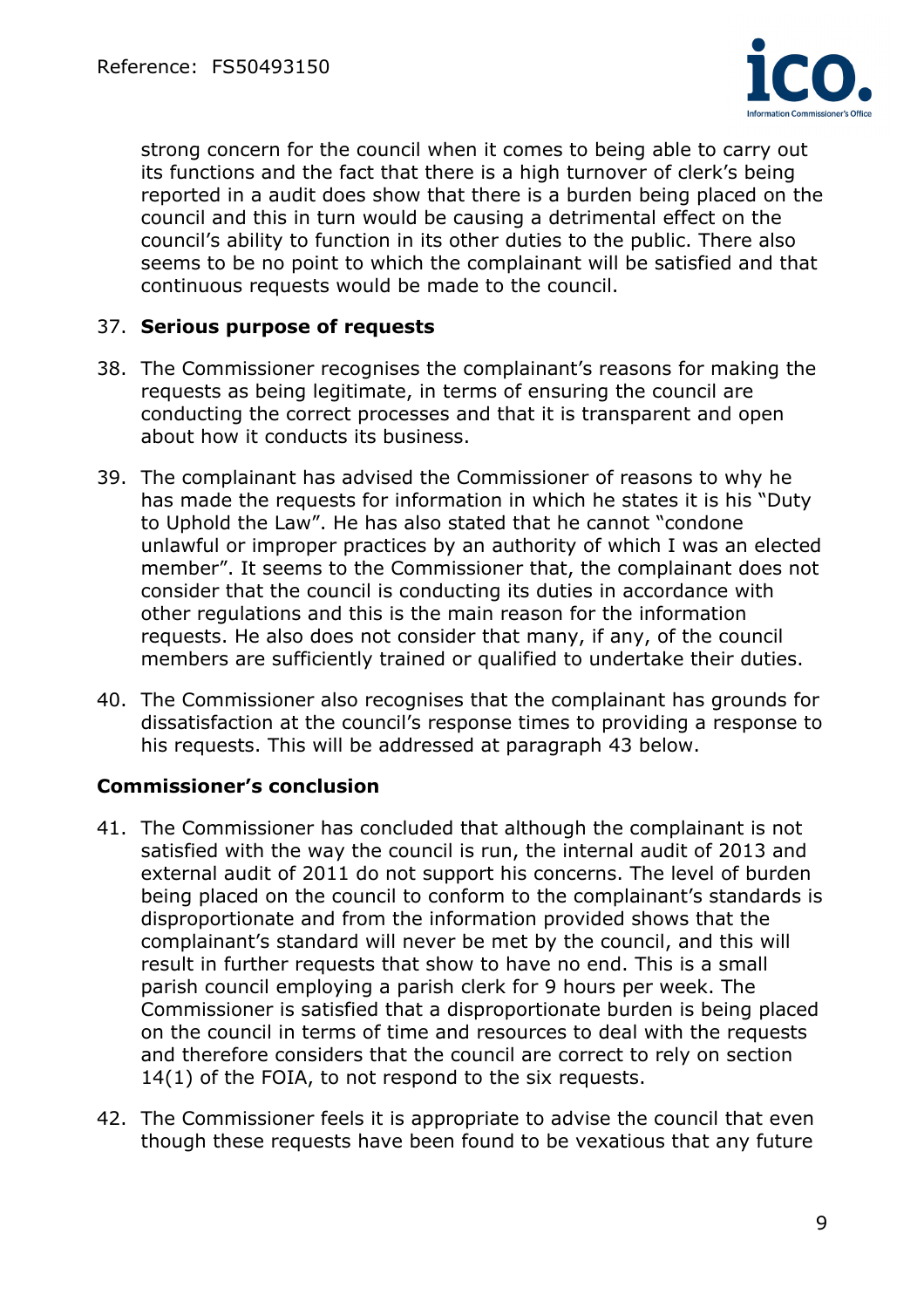

request/s from the complainant will still need to be addressed according to the procedure as set out in the FOIA.

#### **Section 10**

- 43. Section 10 of the FOIA states that a public authority must respond to a request promptly or "not later than the twentieth working day following the date of receipt".
- 44. The Commissioner has found that none of the complainant's six requests were responded to by the council within this specified timeframe and therefore the Commissioner's decision is that the council has breached section 10 of the FOIA.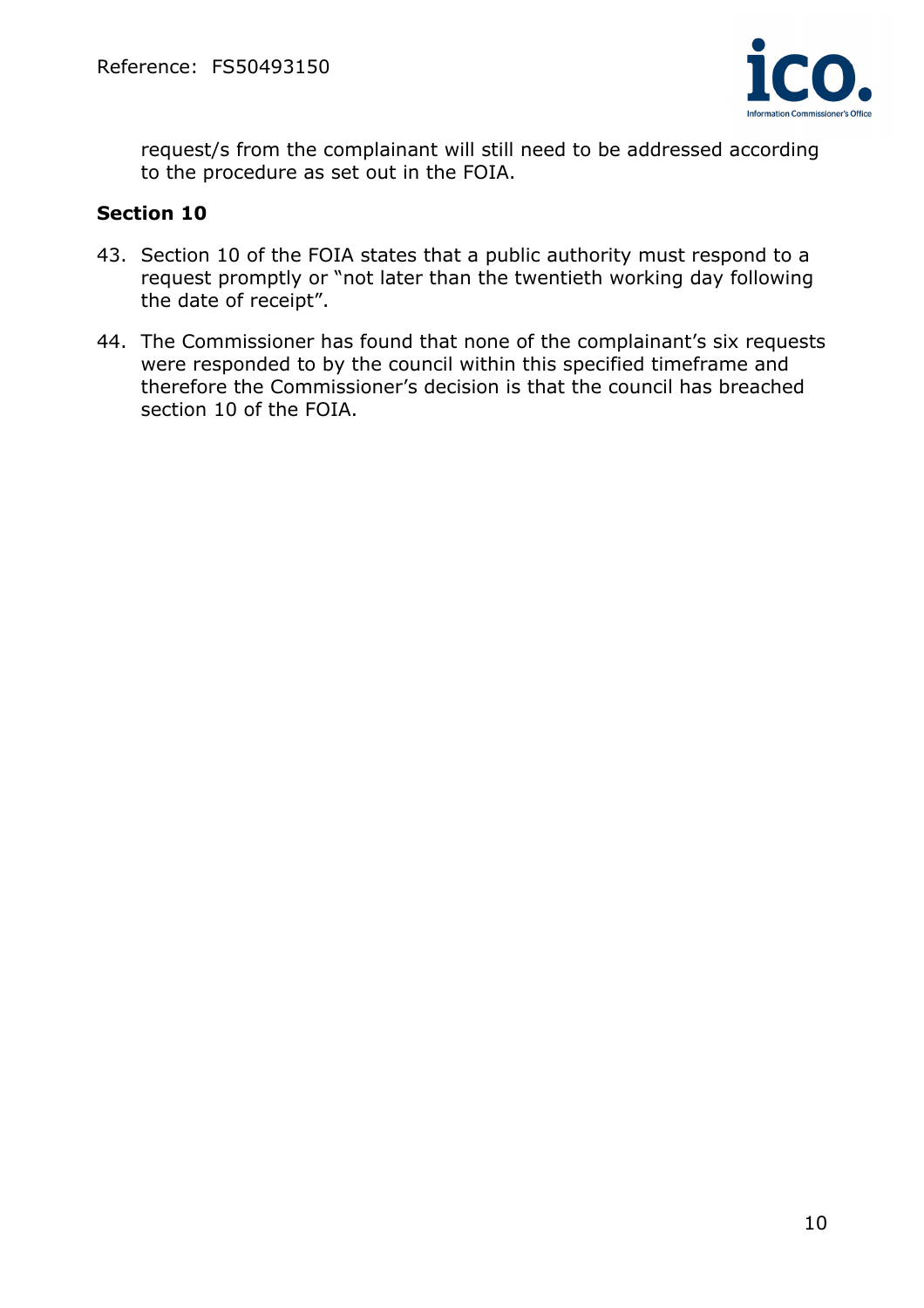

# **Right of appeal**

45. Either party has the right to appeal against this decision notice to the First-tier Tribunal (Information Rights). Information about the appeals process may be obtained from:

> LE1 8DJ First-tier Tribunal (Information Rights) GRC & GRP Tribunals, PO Box 9300, LEICESTER,

tribunals/tribunals/information-rights/index.htm Tel: 0300 1234504 Fax: 0116 249 4253 Email: informationtribunal@hmcts.gsi.gov.uk Website: www.justice.gov.uk/guidance/courts-and-

- 46. If you wish to appeal against a decision notice, you can obtain information on how to appeal along with the relevant forms from the Information Tribunal website.
- 47. Any Notice of Appeal should be served on the Tribunal within 28 (calendar) days of the date on which this decision notice is sent.

**Signed ………………………………………………** 

 **Information Commissioner's Office Wycliffe House SK9 5AF Andrew White Group Manager Water Lane Wilmslow Cheshire**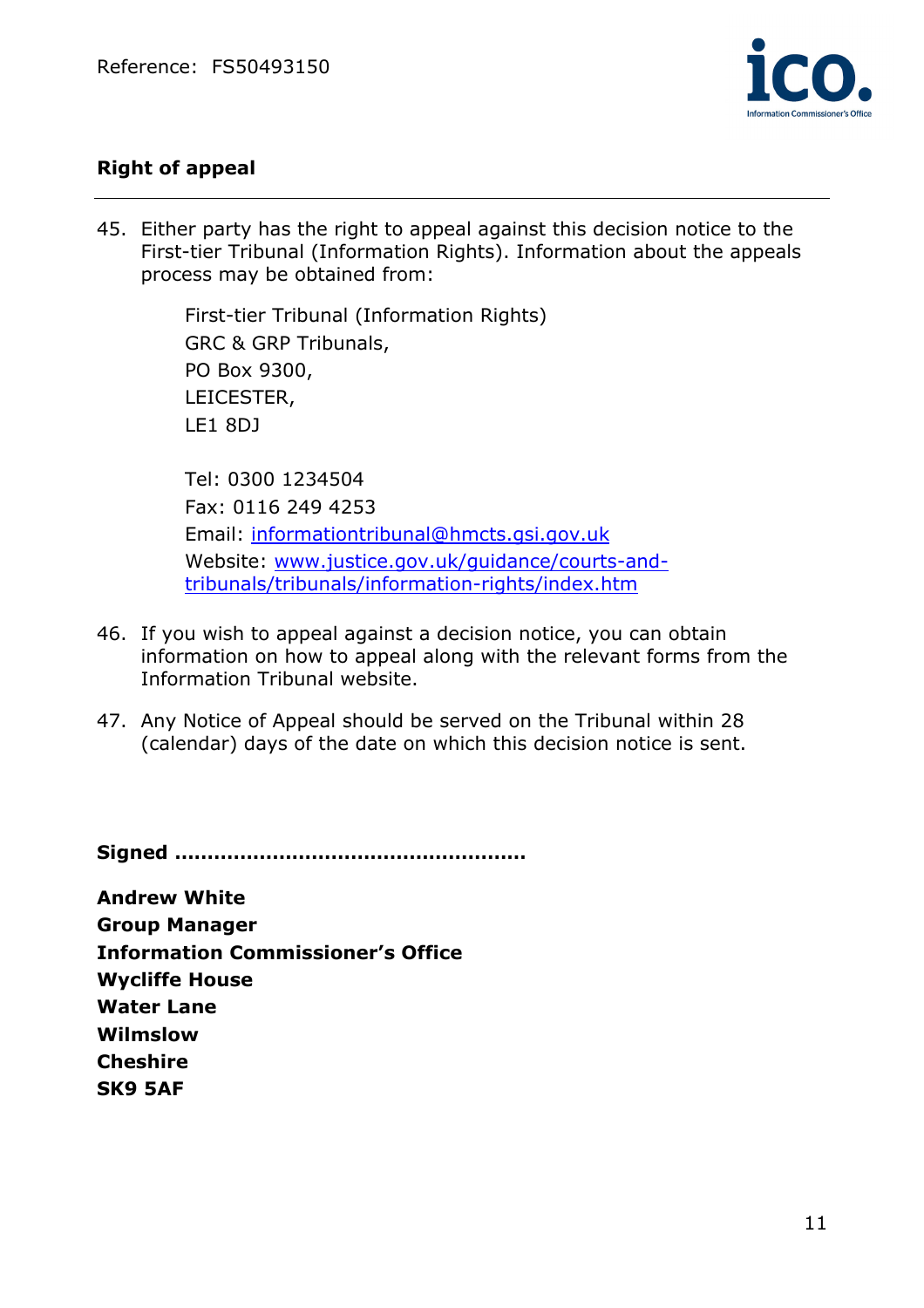

# **Freedom of Information Act 2000 Decision notice**

| Date:           | <b>28 July 2014</b>                                 |
|-----------------|-----------------------------------------------------|
|                 | <b>Public Authority: West Felton Parish Council</b> |
| <b>Address:</b> | <b>Parish Office</b>                                |
|                 | <b>Forton Bank</b>                                  |
|                 | <b>Montford Bridge</b>                              |
|                 | <b>Shrewsbury</b>                                   |
|                 | <b>SY4 1ER</b>                                      |

# **Decision (including any steps ordered)**

1. The complainant requested information relating to items on an agenda for a meeting held by West Felton Parish Council (the Council). The Council refused the request under section 14 of the Freedom of Information Act (the Act) as it considered it to be a vexatious request. The Commissioner's decision is that the request is vexatious. No further action is required.

## **Request and response**

2. On 5 December 2013, the complainant wrote to the Council and requested information in the following terms:

*"Please provide me (either by e-mail if possible or otherwise by hard copies) with the following documents referred to in the agenda for the Parish Council meeting to be held on Thursday, 12th December 2013, as identified below in italics in relation to the relevant items of business identified.*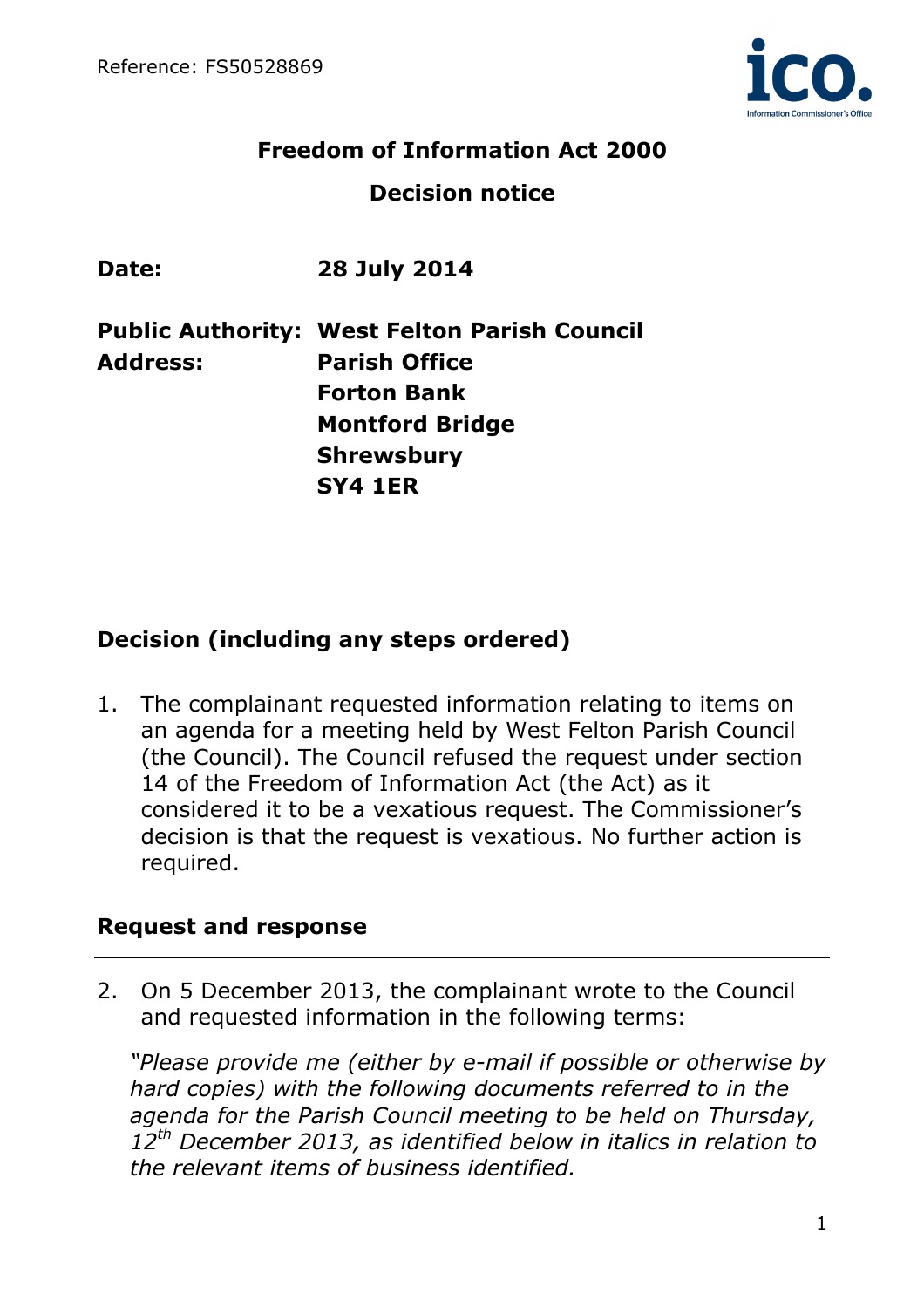

*The documents in question are not included in those listed in the Parish Council's website in relation to that meeting but are obviously ones referred to in its Publication Scheme as being "background documents which are referred to in the agenda … or were circulated in preparation for the meeting". They are thus considered part of the agenda.* 

*I have no practical means of accessing them other than by application to you in your capacity as the Parish Council's 'Proper Officer'.* 

- *Agenda item 5.2, Black bin bags are being dumped at the bottom of Fox Lane:- "SC measures to promote proper recycling".*
- *Agenda item 5.3, State of the road across Rednal Airfield: tractor damage to roadside verges:- "Caroline Beasely's e-mail".*
- *Agenda item 6.3, Councillor Training Session-2 to be arranged on the most convenient date:- "Carole Warner's email".*
- *Agenda item 8.1, SC Housing Land Supply Nov 2013:- "Briefing note: legal consequences and implications for West Felton". "*
- 3. The complainant wrote to the Council again on 27 January 2014 asking for a response to his request. The Council replied on the same day with its response. It stated that the request had not been responded to previously as it had not been received until that day, and that the request was being refused as vexatious as per section 14 of the Act. The Council stated in its response that it would not conduct an internal review as this would lead to the same conclusion.

# **Scope of the case**

4. The complainant contacted the Commissioner on 29 January 2014 to complain about the way his request for information had been handled.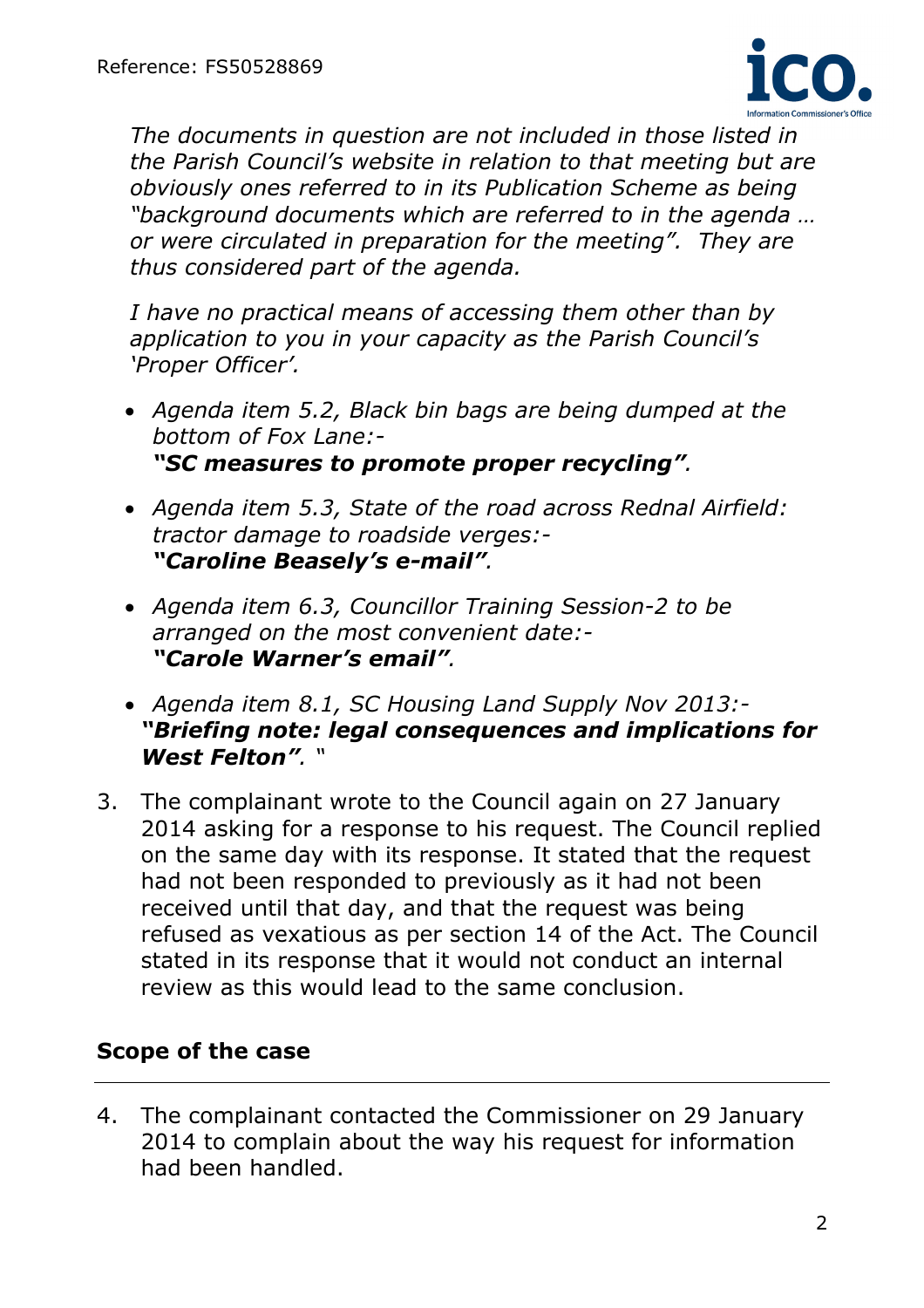

5. The Commissioner considers the scope of the case to be whether the request is vexatious.

# **Reasons for decision**

- 6. Section  $14(1)$  of the Act states that a public authority may refuse a request if it is vexatious. The Act does not define the term, but it was discussed before the Upper Tribunal in the case of Information Commissioner vs Devon County Council & Dransfield [2012] UKUT 440 (AAC), (28 January 2013).
- 7. In this case the Upper Tribunal defined a vexatious request as one that is *"manifestly unjustified, inappropriate or improper use of a formal procedure."* The Tribunal made it clear that the decision of whether a request is vexatious must be based on the circumstances surrounding the request.
- 8. In making his decision the Commissioner has obtained submissions from both the complainant and the Council to understand the circumstances surrounding the request in order to reach a decision on whether the request is vexatious. The Commissioner will consider their arguments where appropriate.
- 9. The complainant argued to the Commissioner that a request for information contained in a publication scheme could not be refused as vexatious. He cited the Commissioner's previous guidance on vexatious requests which states that:

*"You should be aware that you cannot use section 14 to refuse any request for information that should be published under your publication scheme. You will need to provide this information, or direct the requester to where it is available."* 

10. However, the Commissioner's current guidance does not concur with this statement. This states that the Commissioner would generally expect information contained in a publication scheme to be provided but if the request meets the criteria for a vexatious request it can be refused.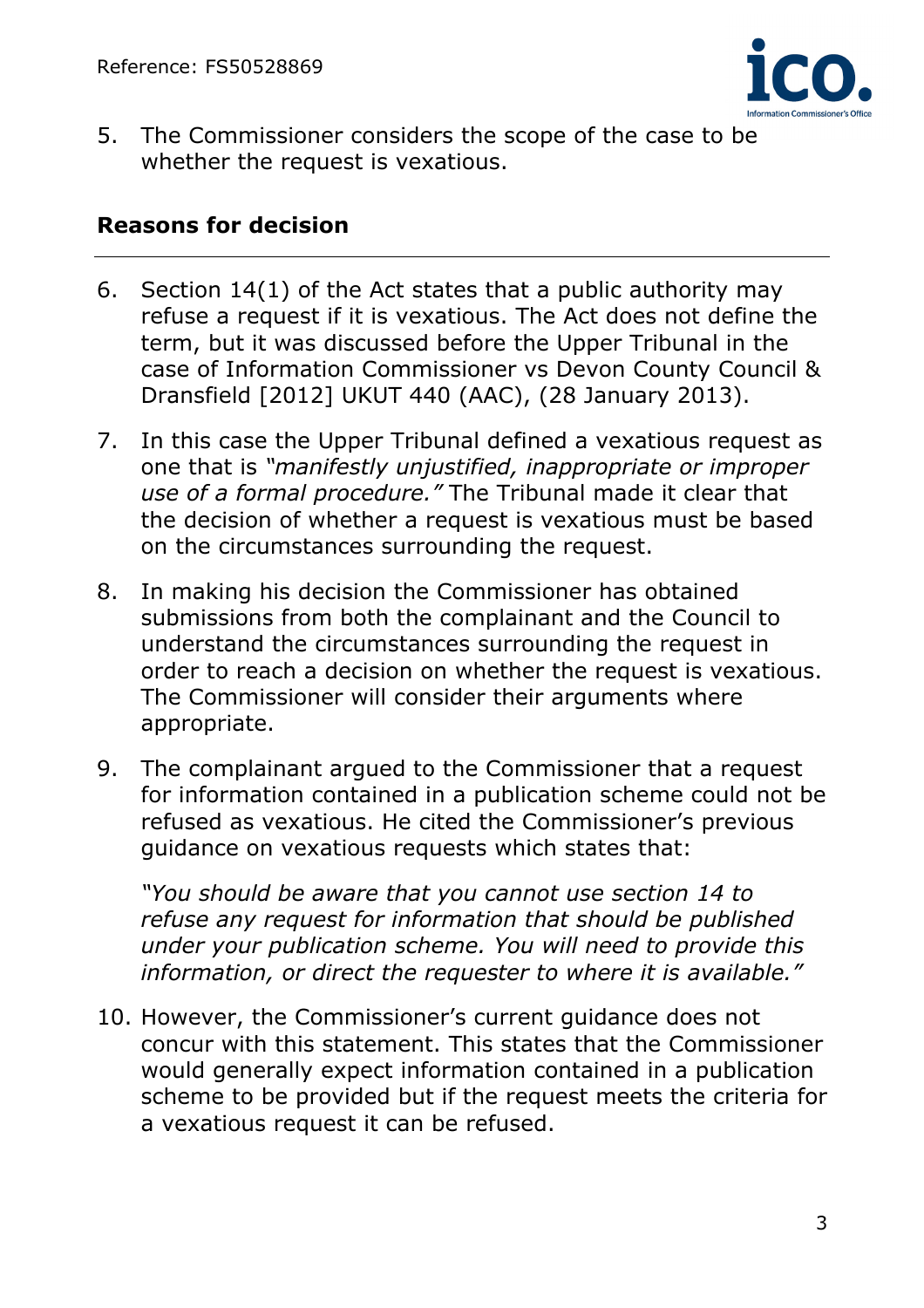

11. The request was made after the current guidance was issued so the Commissioner will base his decision in accordance with this, rather than the previous guidance.

# *Reasons why request is not vexatious*

12. The information requested by the complainant is supporting documents for a Council meeting. The Commissioner's guidance<sup>1</sup> on supporting information for meetings and agendas states that as a general rule a public authority should disclose:

*"any background documents which are referred to in the agenda or minutes, or were circulated in preparation for the meeting. These are considered part of the agenda."* 

In most circumstances the Commissioner would therefore expect the information relevant to the complainant's request to be provided as standard. The complainant also informed the Council in his request that this would be his only method of obtaining the information, and maintains in his submissions to the Commissioner that the information has not been made publicly available.

- 13. The Commissioner considers that the volume of information and the work required to answer this request would not be a significant burden to the Council. In this regard, the Commissioner's view is that the request is proportionate and not an unjustified use of the formal procedure.
- 14. The complainant acknowledged that he has sent a sizable amount of correspondence to the Council in the past but argued that this was to be expected given his previous role as an elected member. The Commissioner considers that a

1

 $\overline{a}$ 

 /minutesandagendas.pdf#page=3 4 http://ico.org.uk/for\_organisations/guidance\_index/~/media/docu ments/library/Freedom\_of\_Information/Detailed\_specialist\_guides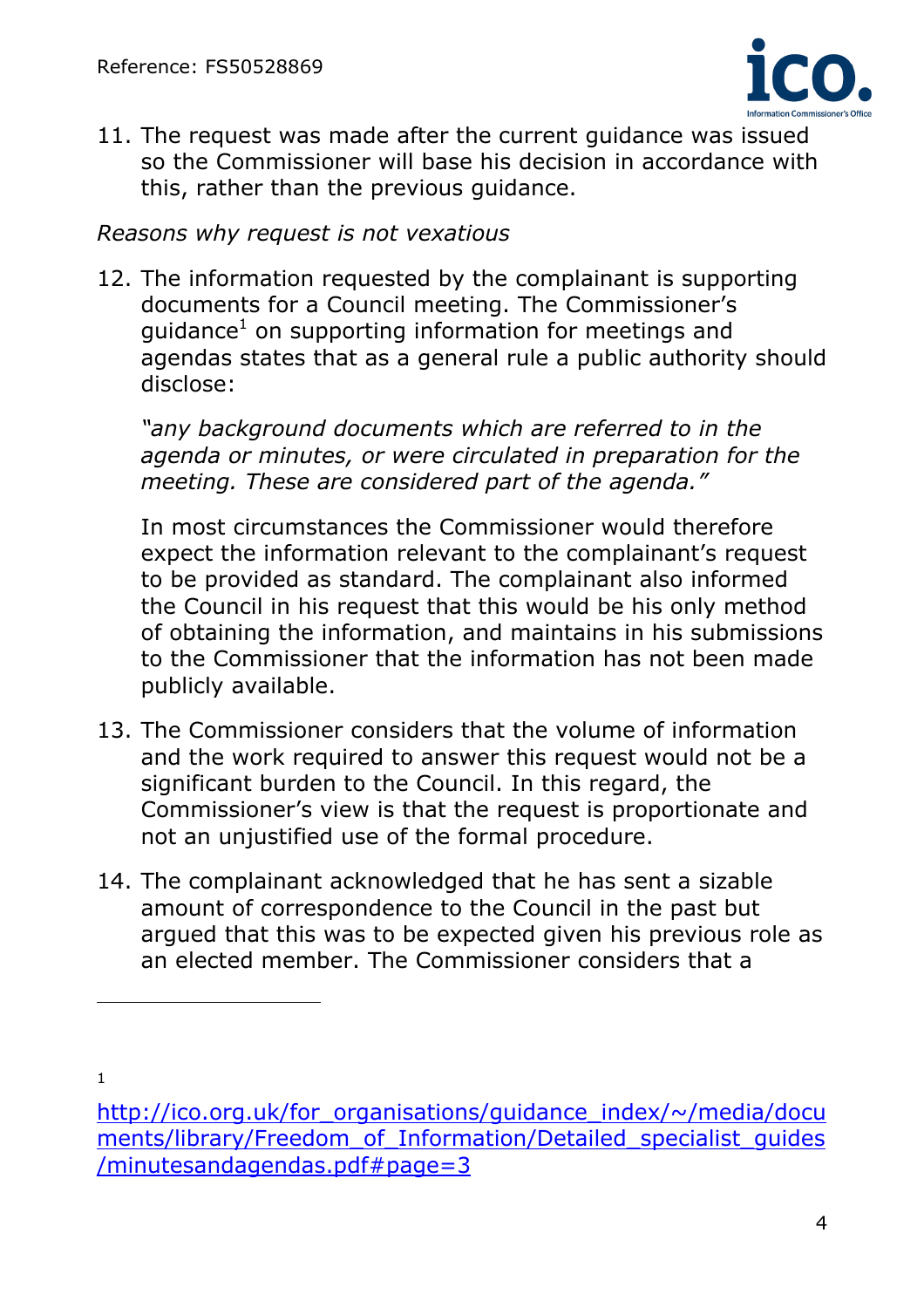

certain level of interaction and correspondence would be expected between a Council and one of its elected members.

15. Having reviewed the complainant's correspondence the Commissioner notes that much of it is concerned with the proper running of the Council, with particular attention to ensuring that the Council and its elected members are complying with its legal obligations. The Clerk at the Council confirmed this and agreed that he did not believe the complainant was acting maliciously in making requests to the Council.

# *Reasons why request is vexatious*

- 16. The Chairman of the Council spoke to the Commissioner and rebutted the claim that the relevant information had not been made publically available. He confirmed that the information was available at the meeting to members of the public and that it would have been provided to the complainant if he had attended. The Commissioner accepts this argument and dismisses the suggestion that the information was not made publicly available.
- 17. The Council stated to the Commissioner that it did not consider the request to be vexatious on its own merits, but rather that should be seen in the context of the complainant's previous involvement with the Council. In its submissions to the Commissioner the Council stated that by November 2012 the complainant had sent in 225 emails, at which point it made the decision for the Parish Clerk to stop responding to them. From that point to the date of the request the complainant sent in a further 28 emails. In addition to this, the complainant has sent in a number of letters to members of the Council and the various Parish Clerks over the years. The Council argues that whilst the complainant might be expected to submit correspondence – in the course of his former duties as an elected member and as a concerned citizen – the sheer volume imposed by one person on a small Council with very limited resources is unwarranted, and highlights the complainant's obsession with the affairs of his local Council.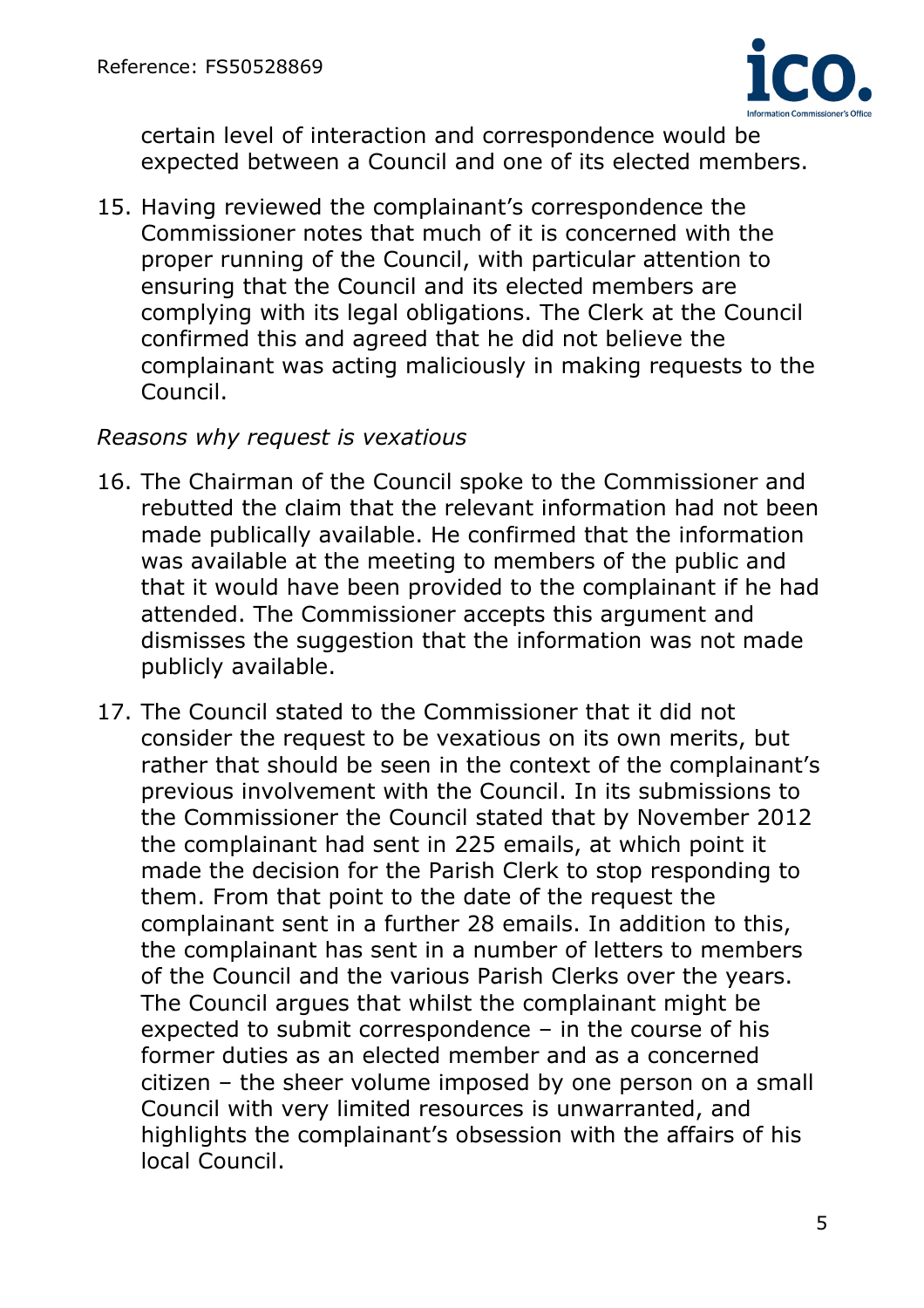

- 18. The Commissioner would not expect a Council employee to stop responding to correspondence in normal circumstances. However, the Council argued that the persistence of the complainant was becoming a burden upon its resources, especially its members of staff. Former Clerks have left due to the volume of work imposed by the complainant's correspondence, and the current Clerk left and only returned on the condition that he would no longer have to deal with the complainant's correspondence. He informed the Commissioner that this came at a significant loss of earnings, but one that he was prepared to take because he believed that the burden created by handling the complainant's correspondence was a threat to his health. The Commissioner considers that this is a significant point: whilst he would not advocate an individual being ignored he cannot overlook that a member of staff is willing to curb his own earnings in order to remove himself from the burden of dealing with the complainant, or that the handling of the complainant's correspondence caused distress to members of staff to the extent that it was impacting on their health. This is a strong indication that the request is vexatious; the circumstances surround it show that the complainant's correspondence has caused a significant burden and distress to Council employees.
- 19. It is also significant that members of staff are prepared to leave employment because of the work imposed upon them by handling the complainant's correspondence. This was highlighted in an Internal Auditor's report of June 2013, which stated that it had been a long-running issue that the Council had failed to retain a Clerk for a meaningful length of time. The Council has argued this can be attributed to the actions of the complainant. In the Commissioner's view, this request is a continuation of the complainant's previous correspondence, as it is of a similar nature to much that came before it. Given that the complainant's correspondence has created a significant burden and associated staffing difficulties for the Council, the Commissioner considers that the continuation of this correspondence would represent a further burden upon the Council. This burden has continued to the point where it is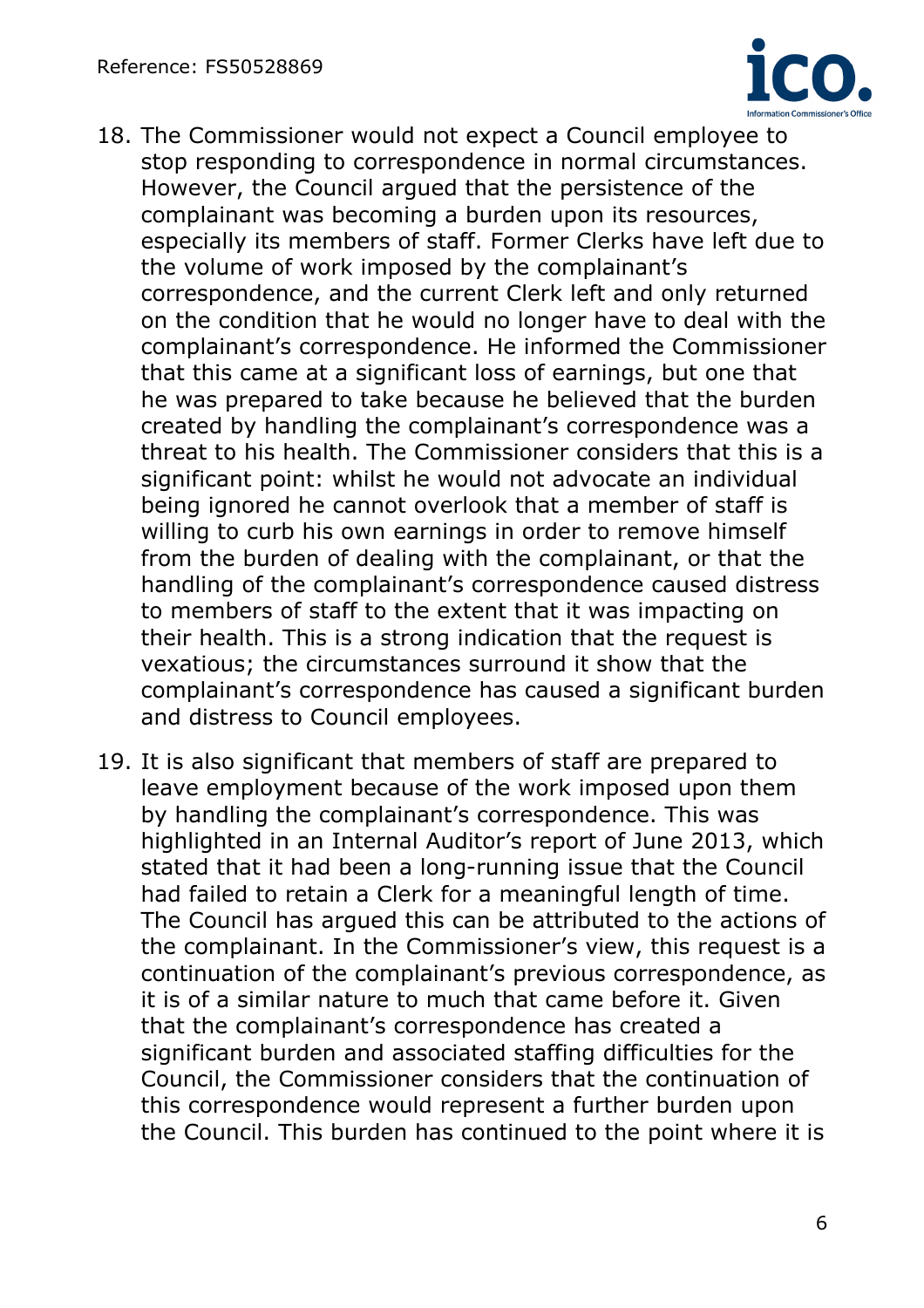

clearly affecting the running of the Council and is therefore seen as being unjustified.

20. As mentioned, the Commissioner has reviewed previous correspondence sent by the complainant. Whilst the Commissioner noted that the complainant can be seen to try and highlight issues for the Council, he also notes that in a number of the emails – and also within his submissions to the Commissioner – there are accusations of improper conduct by Council staff and the complainant frequently uses a hostile tone. The complainant berates members of staff over its mistakes in implementing legislation such as the Act. For example he claims that the Chairman cannot issue a refusal notice in response to a request because of section 101 of the Local Government Act 1972, which is not the case. Similarly the complainant made it clear the Council should not have the authority to declare a request as vexatious despite this exemption being within the powers afforded to a public authority under the Act. The Commissioner considers that whilst the intentions of the complainant might be to ensure the Council is compliant with the relevant legislation his approach to this can be inappropriate and at times involves an unwarranted degree of criticism. Whilst the request itself does not display these tendencies, the Commissioner's view that this request is an extension of this previous correspondence means this point must be taken into account, and adds further weight to the argument that the request is vexatious.

## *Commissioner's decision*

- 21. The Commissioner considers that the request taken in isolation is not vexatious, and he notes the comments from the current Parish Clerk that the complainant's intentions are not malicious when making requests of this nature. He also notes that the requested information does not represent a burden in itself, and would be straightforward for the Council to provide.
- 22. However, the Commissioner's view is that the request is a continuation of the complainant's previous correspondence, which is seen as being so voluminous it represents a burden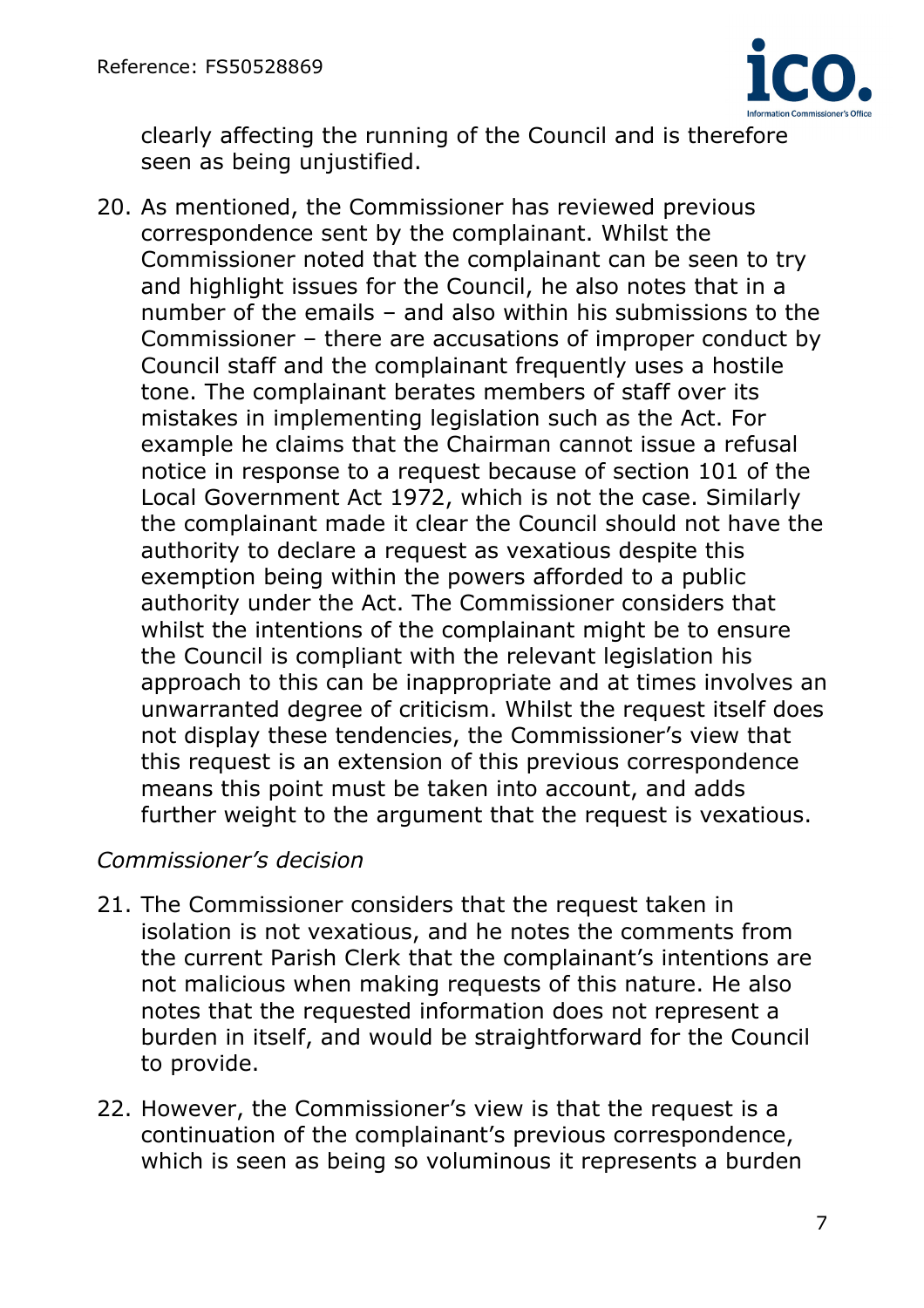

to the Council. This correspondence has also impacted upon the Council in other ways, notably in the way its members of staff have resigned or asked to reduce their duties and their earnings in order to avoid interaction with the complainant. Lastly, the Commissioner considers that the approach taken by the complainant in his correspondence with the Council is unnecessarily antagonistic and highlights further that this request is part of an unwarranted interference with the Council's functions. Therefore, the Commissioner's decision is that the request is vexatious. No further action is required.